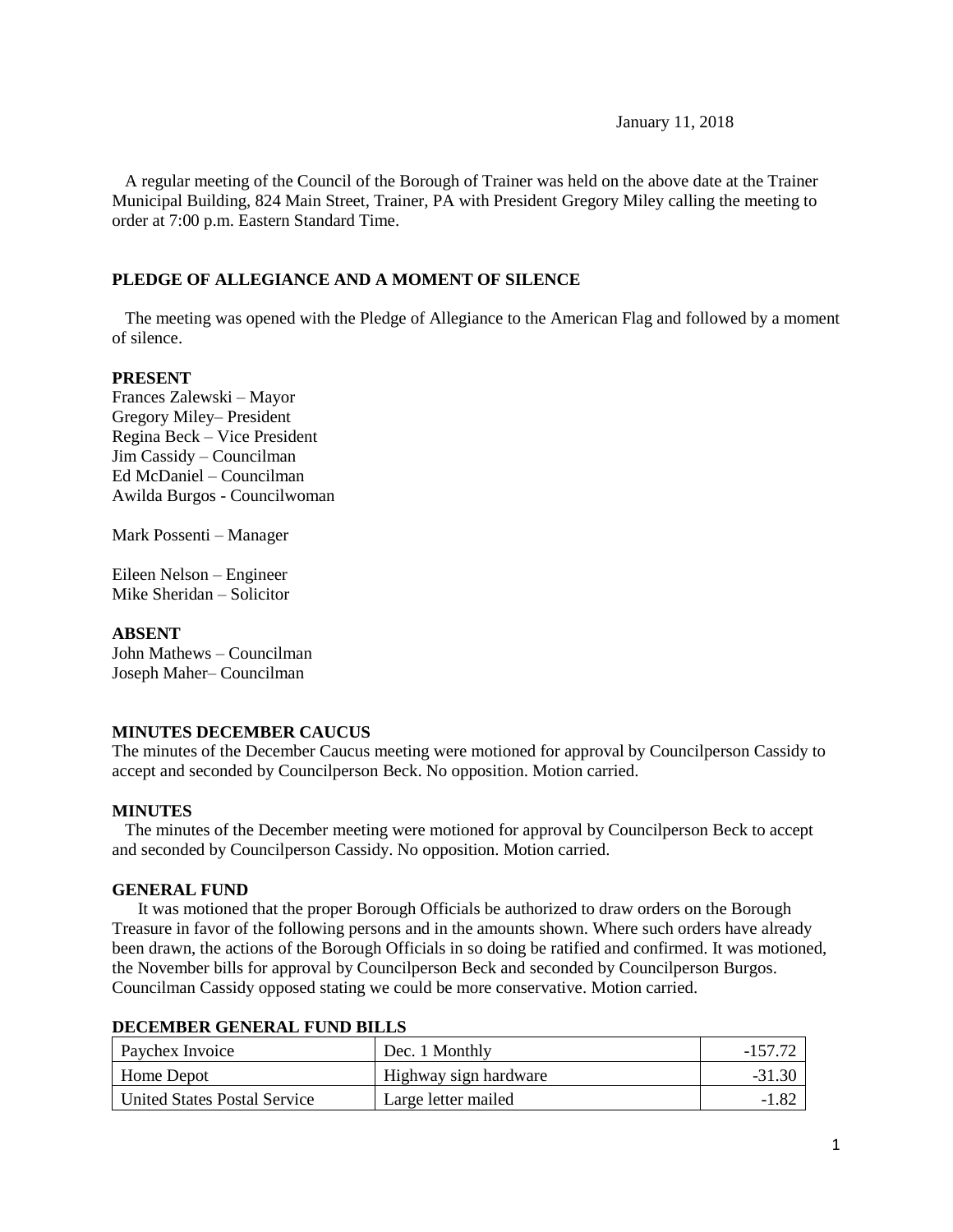| Paychex Invoice                  | Dec. 6 Biweekly                    | $-127.02$    |
|----------------------------------|------------------------------------|--------------|
| Possenti Consulting              | Services Sept., Oct., Nov.         | $-4,725.00$  |
| J. Michael Sheridan              | Invoices for Sept., Oct., Nov.     | $-5,596.49$  |
| Linvilla Orchards                | Christmas Tree 2017                | $-100.00$    |
| Home Depot                       | Phone wiring, winterize park       | $-68.76$     |
| Herr Foods, Inc.                 | Lunch with Santa 2017              | $-50.40$     |
| De Co Solid Waste                | Tipping fees                       | $-3,086.82$  |
| <b>Aston Sunoco</b>              | <b>Police Vehicles</b>             | $-1,198.54$  |
| <b>Utility Advocate</b>          | Peco savings                       | $-10.30$     |
| Verizon Wireless                 | Police card reader                 | $-91.24$     |
| <b>Radio Communications</b>      | Police vehicle light repair        | $-27.50$     |
| Red the Uniform Tailor           | Police uniforms                    | $-312.12$    |
| Murphy Ford                      | <b>Police Vehicles</b>             | $-725.54$    |
| Talley's Garage & Towing         | Police Vehicles                    | $-696.58$    |
| Chester Water - Municipal        | Municipal Bldg.                    | $-56.47$     |
| Chester Water - Hydrants         | Hydrants                           | $-1,195.10$  |
| PECO - Park                      | HJ Park                            | $-28.05$     |
| PECO - Municipal Bldg.           | Municipal Bldg                     | $-506.52$    |
| A.R.D. Uniform Enterprises       | Police uniforms                    | $-207.00$    |
| Sunoco - SunTrak                 | Police vehicle fuel                | $-2,756.26$  |
| Jones, Richard                   | December Cleaning allowance 2017   | $-250.00$    |
| Musso, Michael G.                | December Cleaning allowance 2017   | $-250.00$    |
| Ostan, Richard A.                | December Cleaning allowance 2017   | $-250.00$    |
| Priscopo, Francis W.             | December Cleaning allowance 2017   | $-250.00$    |
| Mike Skinner County Tree Service | Tree trimming Wilcox and 912 Price | $-1,675.00$  |
| Arthur J. Gallagher              | Liability Insurance                | $-1,391.17$  |
| Metro Technology                 | <b>Alert/Care Services</b>         | $-1,200.00$  |
| <b>DCIU</b>                      | Health Benefits Jan. 2018          | $-23,643.94$ |
| Nextel                           | Cell phones Oct and Nov            | $-282.12$    |
| Marcus Hook Borough              | Fire Station Nov.                  | $-1,066.02$  |
| Marcus Hook Borough              | Fire Truck Nov.                    | $-189.91$    |
| 21st Century Media               | Advertising                        | $-629.80$    |
| Spirit Media Group, Inc.         | Advertising                        | $-977.90$    |
| United Concordia Life & Health   | <b>Dental Coverage</b>             | $-3,164.98$  |
| Stantec Consulting Services Inc. | Professional Services              | $-6,482.50$  |
| <b>Integral Systems Corp</b>     | Computer maintenance/repair        | $-175.00$    |
| Prudential Life Ins.             | Life Insurance McKay               | $-748.73$    |
| Pa State Assn of Boroughs        | Member ID 509 Who's Who            | $-50.00$     |
| Barbacane, Thornton & Co         | Professional Services              | $-450.00$    |
| Coyle, Lynch & Company           | Assessment appeals                 | $-1,718.87$  |
| Marcus Hook/Trainer Fire Dept.   | 2017 4th 1/4 Appropriation         | $-9,250.00$  |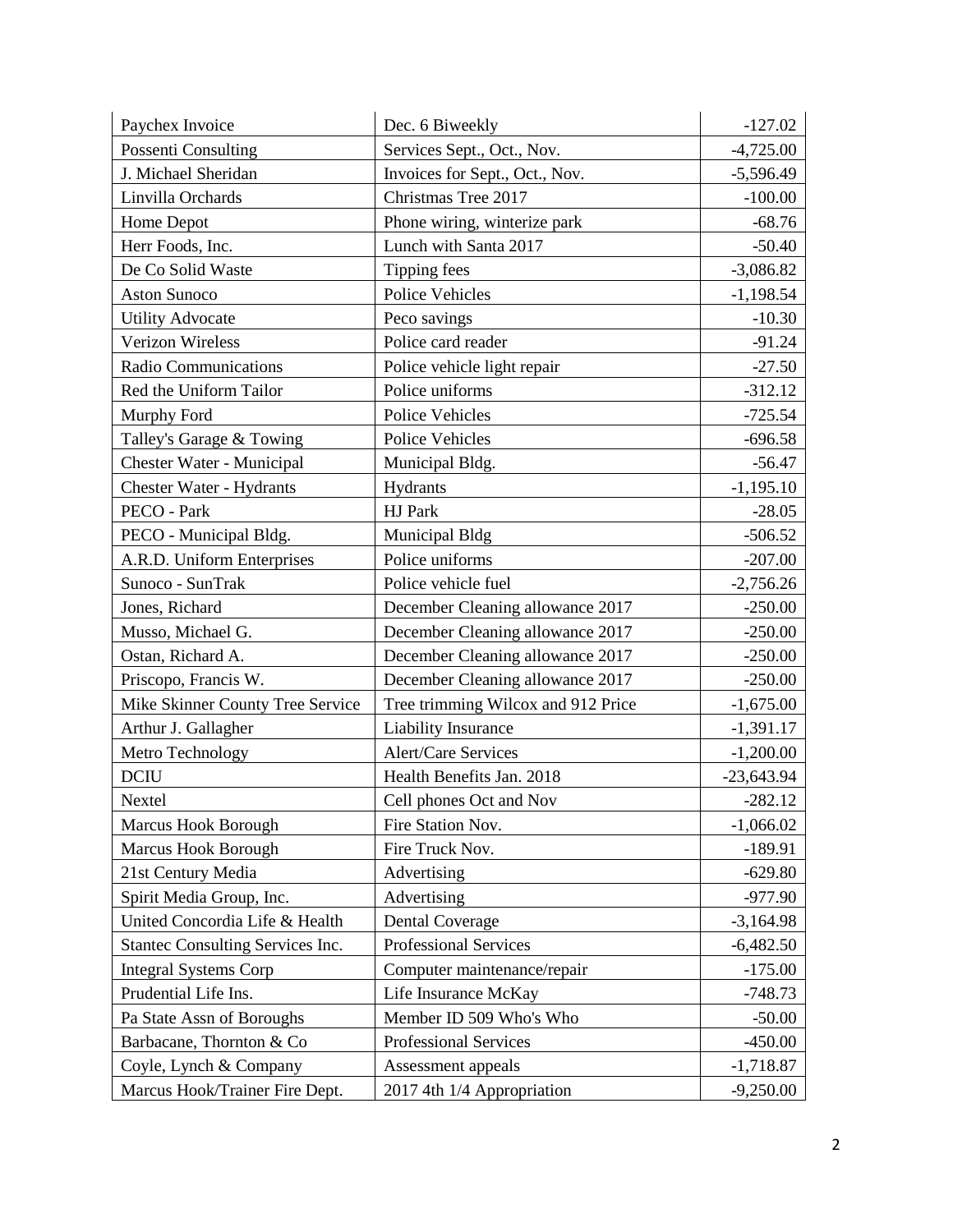| Manny's Welding                     | Deposit for Demolition 224 Wilcox       | $-3,000.00$  |
|-------------------------------------|-----------------------------------------|--------------|
| Kline, Edward                       | Reimburse uniform                       | $-19.97$     |
| James H McKay                       | Reimburse uniforms                      | $-193.73$    |
| <b>PECO</b> Street Lighting         | <b>Street Lighting</b>                  | $-1,971.67$  |
| PECO-Underpass Lighting             | <b>Underpass Lighting</b>               | $-60.46$     |
| De Co Solid Waste                   | <b>Tipping Fees</b>                     | $-2,540.01$  |
| <b>B&amp;L</b> Disposal             | Waste disposal                          | $-6,077.00$  |
| <b>US Municipal Supply</b>          | Highway signs                           | $-232.35$    |
| Pa One Call System, Inc.            | Monthly fax service                     | $-24.13$     |
| Charles Higgins & Sons              | Street Light maintenance                | $-1,788.08$  |
| <b>Burke Landscape Supply</b>       | Playground mulch                        | $-453.51$    |
| Chester Water - HJP                 | HJ Park                                 | $-18.36$     |
| <b>Integral Systems Corp</b>        | Computer maintenance/repair             | $-575.00$    |
| Marcus Hook/Trainer Fire Dept.      | 2018 Liability Insurance premiums       | $-20,100.77$ |
| Orlando, Victoria                   | Petty Cash on hand                      | $-250.00$    |
| <b>United States Postal Service</b> | Roll of stamps                          | $-49.00$     |
| Dawn Martinez                       | Reimburse Food Pantry ledgers/log books | $-57.20$     |
| Dawn Martinez                       | Reimburse Christmas food drive hams     | $-200.70$    |
| Manny's Welding                     | Balance due for Demolition 224 Wilcox   | $-6,700.00$  |
| <b>United States Postal Service</b> | Roll of stamps Code office              | $-49.00$     |
| Paychex Invoice                     | Dec. Holiday pay                        | $-146.94$    |
| Paychex Invoice                     | Dec 22 Biweekly, Police unused time     | $-134.39$    |
| Marilyn Maher                       | Reimburse 2017 Lunch with Santa         | $-110.76$    |
| <b>Coale Roofing</b>                | Municipal Bldg roof 1/2 payment         | $-5,070.00$  |
| Eagle Point Gun/TJ Morris & Son     | Police ammo                             | $-614.96$    |
| <b>TD Card Services</b>             | Office desk stands, lighting, Christmas | $-1,561.07$  |
| <b>Comcast Business</b>             | <b>Cable Phone</b>                      | $-729.62$    |
| <b>Comcast Cable</b>                | Cable services                          | $-287.79$    |
| AT&T Mobility                       | Police mobile card reader               | $-118.82$    |
| PECO - Garage                       | <b>Highway Garage</b>                   | $-285.71$    |
| PECO - Park                         | HJ Park                                 | $-27.63$     |
| #1 Car Wash Inc.                    | <b>Clean Police Vehicles December</b>   | $-200.00$    |
| Red the Uniform Tailor              | Police uniforms                         | $-151.01$    |
| A.R.D. Uniform Enterprises          | Police uniforms                         | $-25.00$     |
| Witmer Public Safety Group          | Police equipment                        | $-83.12$     |
| Colliflower, Inc.                   | Highway equipment parts                 | $-247.14$    |
| <b>Chili's Inspection Services</b>  | Tim Durham Services 2017                | $-1,375.00$  |
| Charles Higgins & Sons              | Street Light maintenance                | $-146.09$    |

-131,528.48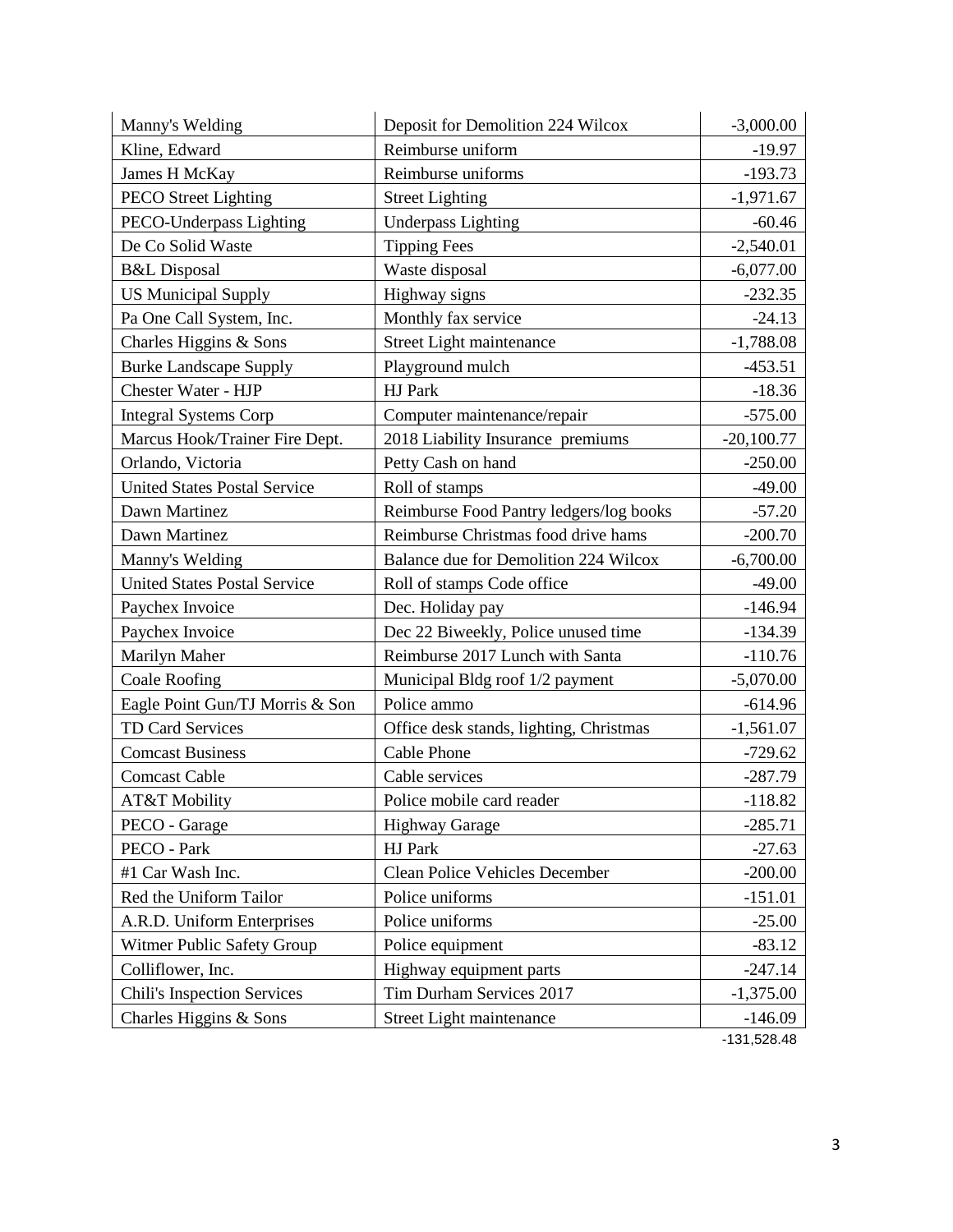#### **PAYROLL ACCOUNT**

 It was motioned by Councilperson Cassidy and seconded by Councilperson Beck that Payroll for the month of December is paid. No opposition. Motion carried.

#### **DECEMBER PAYROLL FOR ALL EMPLOYEES**

 Total payroll for the month of December \$100,958.02 Payroll included Police un-used vacation and sick pay.

#### **LIQUID FUEL BILLS**

Liquid Fuel Bills for the month of December meeting were motioned for approval by Councilperson Burgos and seconded by Councilperson McDaniel. No opposition. Motion carried.

#### **DECEMBER LIQUID FUEL BILLS**

| Cleaver Cable Construction, Inc. | 9th St. Inlet repairs   | $-2,000.00$ |
|----------------------------------|-------------------------|-------------|
| Eastern Salt Company, Inc.       | Road Salt               | -533.14     |
|                                  | Road Salt               | $-823.50$   |
| Mauger & Co.                     | Highway vehicle fuel    | $-168.05$   |
| <b>PECO</b>                      | <b>Traffic Lighting</b> | $-280.96$   |
|                                  |                         |             |

-3,805.65

#### **COMMUNITY CENTER BILLS**

 Community Center Bills for December meeting were motioned for approval by Councilperson Beck to accept and seconded by Councilperson Burgos. No opposition. Motion carried.

# **DECEMBER COMMUNITY CENTER BILLS**

| PECO gas                      | CC Gas           | $-153.62$ |
|-------------------------------|------------------|-----------|
| Banta's Bestway Trash Removal | Dumpster removal | $-60.00$  |
| PECO electric                 | CC Electric      | $-45.46$  |
| PECO gas                      | CC Gas           | $-564.22$ |
|                               |                  | $-823.30$ |

#### **PERMITS & LICENSE**

The Permits of the December meeting were motioned for approval by Councilperson Cassidy and seconded by Councilperson Beck. No opposition. Motion carried.

#### **PERMITS & LICENSE – DECEMBER**

| 1 Building permits             | \$241.00   |
|--------------------------------|------------|
| 9 Contractor license           | \$900.00   |
| 19 C/O Applications            | \$1900.00  |
| 1 Plumbing permits             | \$110.00   |
| 1 Electrical permits           | \$110.00   |
| 1 Zoning                       | \$50.00    |
| 2 Other Permits/License        | \$389.00   |
| 0 Vacant property registration | \$0        |
| Amount turned over to Borough  | \$3,700.00 |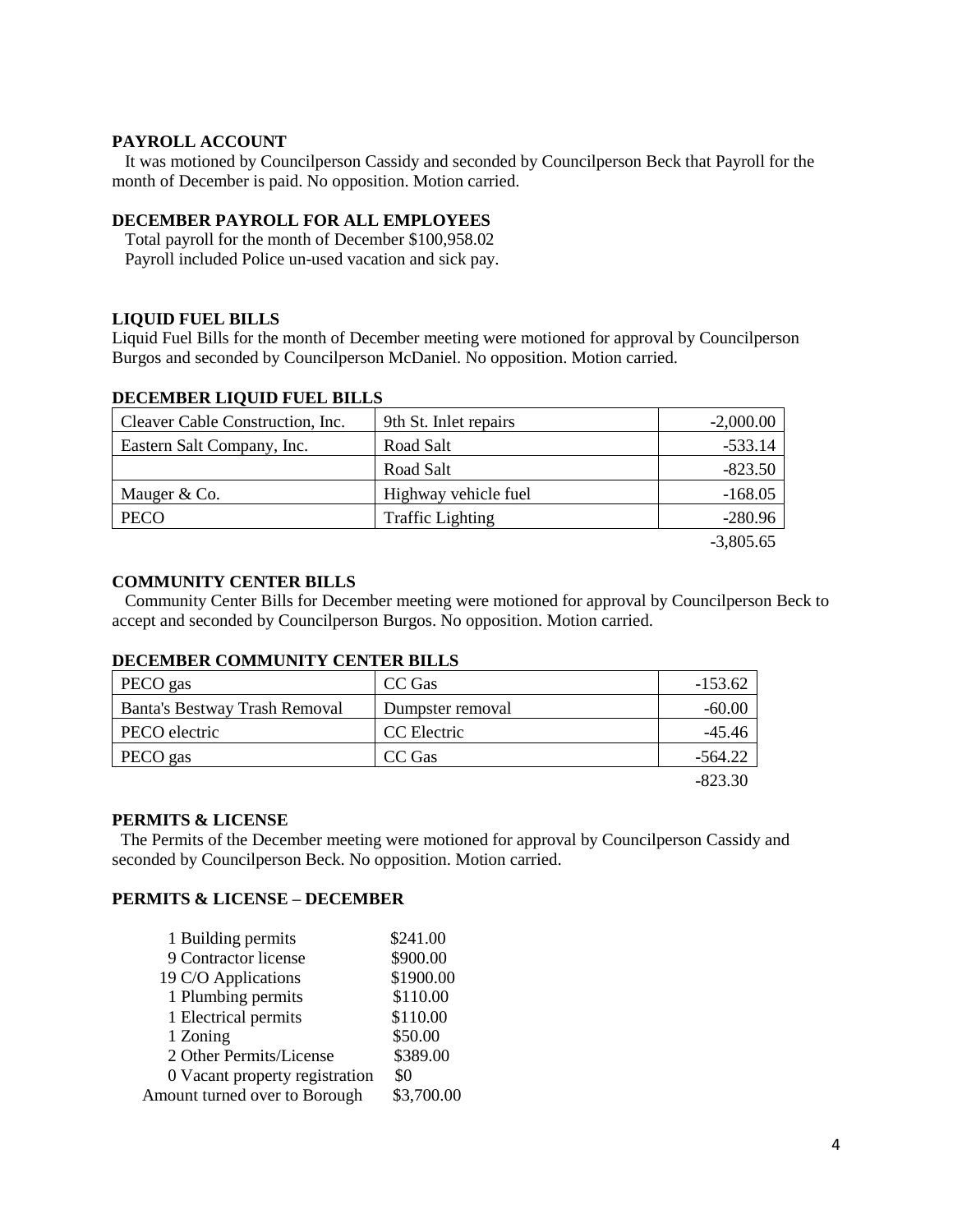#### **CHESTER WATER AUTHORITY**

6 - Street Openings Amount turned over to Borough \$765.00

#### **PECO**

 1– Street Openings Amount turned over to Borough \$129.00 **DELCORA** 0 – Permits Amount turned over to Borough \$0 Other – Monroe

1 opening \$125.00

#### **CORRESPONDENCE**

 It was motioned by Councilperson Cassidy and seconded by Councilperson McDaniel that the correspondence for December be accepted and any necessary action taken. No opposition. Motion carried.

#### **DECEMBER CORRESPONDENCE**

- Received from Keystone an electronic deposits in the amount of \$23,128.54 December EIT distribution.
- Received from Keystone an electronic deposits in the amount of \$1,357.97 December LST distribution.
- Received from Delaware County Tax Claim Monthly for November and a check in the amount of \$2,309.23.
- Received from Delaware County December Monthly Transfer Report.
- Received from Delaware County Interim and annual Assessment changes.
- Received from DEP a copy of a letter dated December 22, 2017 sent to Remediation Management Services in regards to approval of risk assessment.
- Received from Delcora, their 2018 Budget.
- Received from Monroe in regards to updated inventory of regulated substances.
- Received from Monroe in regards to PADEP Required Borough notification.

#### **QUESTIONS AND COMMENTS FROM AUDIENCE ON CORRESPONDENCE** None

#### **ANY MATTERS THAT NEED COUNCILMANIC ACTION**  None

#### **COMMITTEE REPORTS**

#### **MAYOR**

Mayor Zalewski:

- Any complaints please let the Secretary know, have a couple complaints but will read next month because of voice.
- Highway did a terrific job on the roadways.
- Working on activities for the year and need volunteers for committees, if interested send a letter of intent to the Secretary.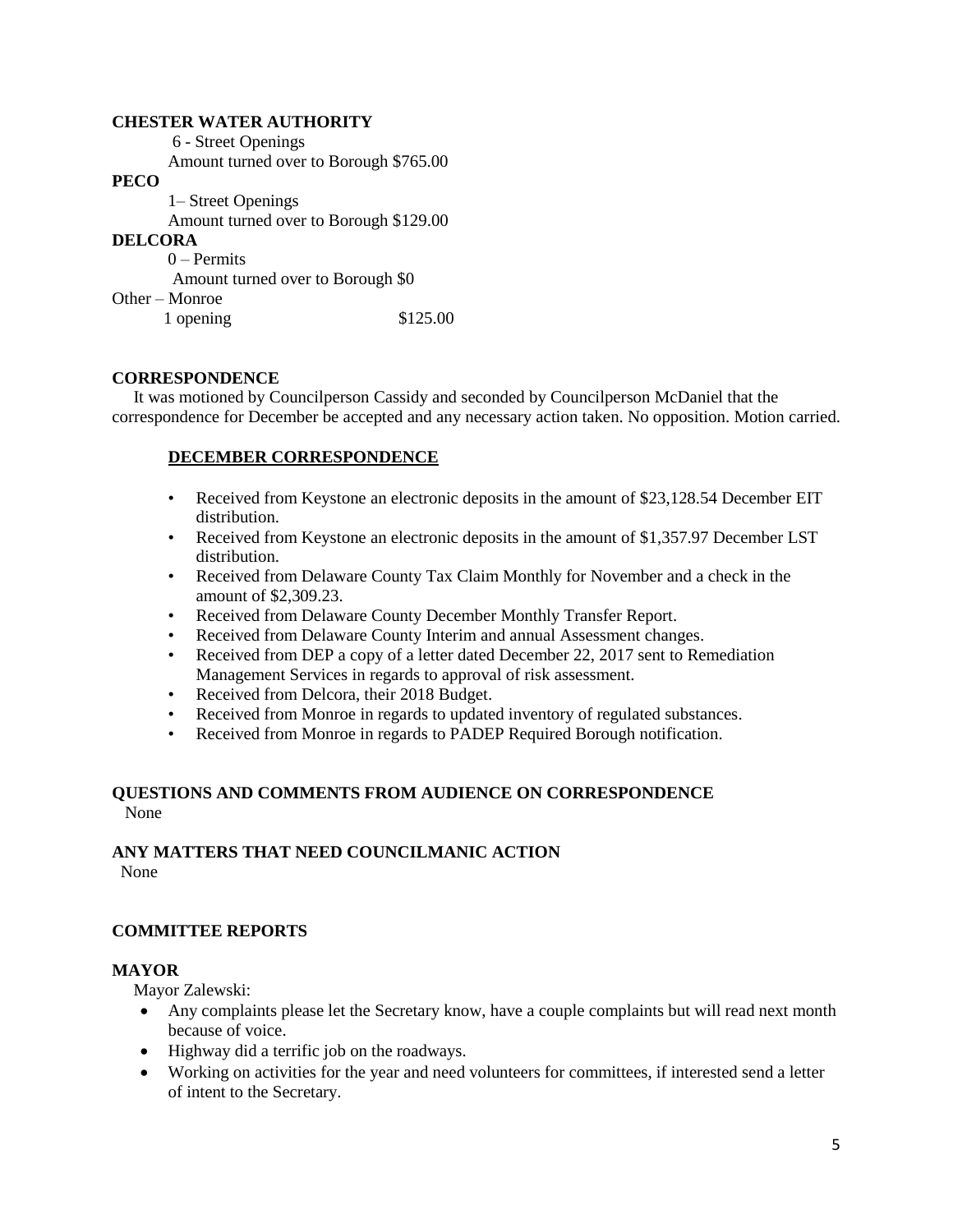#### **\*POLICE CHIEF –** was absent

#### **MANAGER/FINANCE**

Mark Possenti:

• Called executive session to discuss Real Estate

#### **PARKS/RECREATION/ENVIRONMENT**

Councilman Maher: Absent, will have a report next month.

# **FIRE/BOARD OF HEALTH**

Councilman Cassidy:

Welcome to Trainer's January Council meeting and Happy New Year to all.

As many of you know, we had a "Reorganization" meeting and Committee Chairpersons have changed. I now am Chairperson of the Board of Health so some may be getting letters from me.

Nothing other than that to report on the BOH this month except we hit the ground with boots on and are already starting the process of informing property owners that they must keep their property up to code. It is a shame that some people have to be told to do this.

The last thing I have to report on the parks is that our parks are still being used for dogs to do their business and are not being cleaned up after. I would also like to see the park closed on each end on snow days so kids can have a place to sled off the streets and be safe.

Many openings still exist on some committees so if you would like to help and make a difference, please contact the secretary with your name, address, phone and what committee you would be interested in. We have gotten some good ideas from the residents but we need people to help with these ideas.

On the job front, Chichester School District is still in need of bus drivers and aides. If there are no bus drivers than that means the children will have to be transported by parents or walk. Then there will be other complaints coming in. Also in the jobs area, Burger King in Aston is hiring and holds open interviews on Thursdays at that location. Wendy's, Acme and Giant are all hiring as well. Fire Companies are also hiring and I stated before, this is the most rewarding job. In the last month

companies from outside of our area being called in and this takes valuable time. Also, there was a call recently at the Willowbrook Condominiums that turned out to be someone playing games and pulled the fire alarm. This is in no way amusing as on a call like this many companies are dispatched taking coverage away from an area that may need it for real. Remember, Trainer gives tax breaks to active First Responders.

- Snow removal within 30 hours. Borough workers did a good job. Please help when able. No snow in streets. Help by cleaning handicap corners. More hands, less work.
- CWA plans to start work next week on Ridge Rd., weather permitting.

The monthly fire report for December was as follows: Total Alarms: 20 Time in Service: 51hrs 42mins. Total Man Hours: 47 Property Loss: 0 Injuries: 0 Fatalities: 0 Pump Operated: 1hr 30mins Structure Fires: 0 Mutual Aid: 10 Accidents: 1 Hazardous Condition: 3 Non-Structure Fires: 0

# **PUBLIC SAFETY**

 President Beck read December Code Enforcement report as follows: issued 5 building permits, 11 Contractor licenses, 12 C/O's, 0 zoning permits, and numerous BOH and property maintenance violation notices sent out.

# **COMMUNITY OUTREACH/NEWSLETTERS**

Councilwoman Burgos:

 Food pantry is in motion, donations will be coming. The pantry is for Borough residents only that are in need and will be given as much as needed.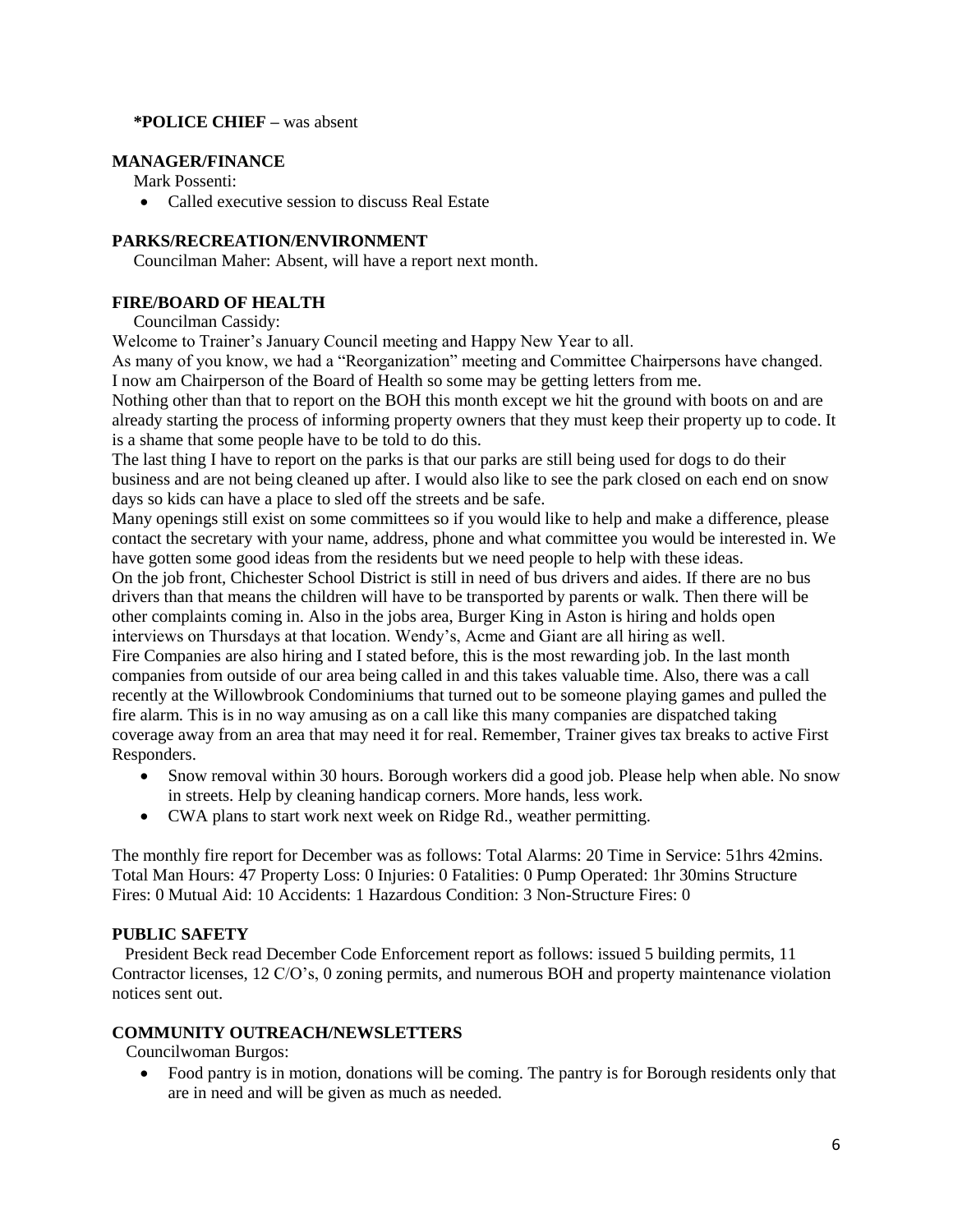Noticed at Lunch with Santa everything was gone, silverware, etc. and don't know why cabinets were chained. Food Pantry team has to have a meeting.

#### **COMMUNITY REDEVELOPMENT**

Councilman Ed McDaniel:

 Met with Mike Sheridan and Charley Remaley to discuss Ordinance changes to auto related businesses in hopes to bring in businesses.

# **HIGHWAY/BUILDINGS**

Councilman Mathews: Absent

- President Miley state the Highway workers did a great job with the snow.
- No truck, local residents only traffic signs have been placed on the streets between Township Line Rd. and  $9<sup>th</sup>$  St.

#### **CODE ENFORCEMENT OFFICER**

Nothing to report.

#### **TAX COLLECTOR**

Mark Possenti read the monthly report for December as follows: Total uncollected as of 12/31 is \$73,624.21. Total collected as of 12/31 is \$9,324.55 Total outstanding bills are 136. Need a motion to authorize a transfer in the amount of \$9,324.55 to the General Fund.

#### **SCHOOL BOARD DIRECTOR**

Mary Magaw: Absent

#### **MONROE ENERGY**

Adam Gattuso: Matt McLaughlin was present and stated the team worked hard during the cold, properly insulating. Closed the books for 2017 with a profit. Just surpassed 20 months of no employee injuries.

#### **ENGINEER**

Eileen Nelson:

**Engineer's Report** Attached

Motions needed to accept CDBG project Resolution 1036 Ridge Rd. Pedestrian improvements, Resolution 1037 Storm System rehabilitation, Resolution1038 Park Recreational Trail

#### **SOLICITOR**

Mike Sheridan stated:

- Motion to reimburse Officer Musso medical expense in the amount of \$80.00.
- Explained the changes and recommendations that were discussed in the auto related Ordinance for consideration and approval by Council to make said changes. A motion is needed to authorize changes to the Ordinance. Councilperson Cassidy made the motion, Councilperson Beck seconded the motion. No opposition. Motion carried.
- Update from last meeting when Marcus Hook Solicitor left a message. Contact was made and he wanted to talk about some possible mutual terms/agreements between the Boroughs' that may benefit both Borough's. Nothing specific was discussed. Council agreed to have a meeting to discuss some possible mutual terms.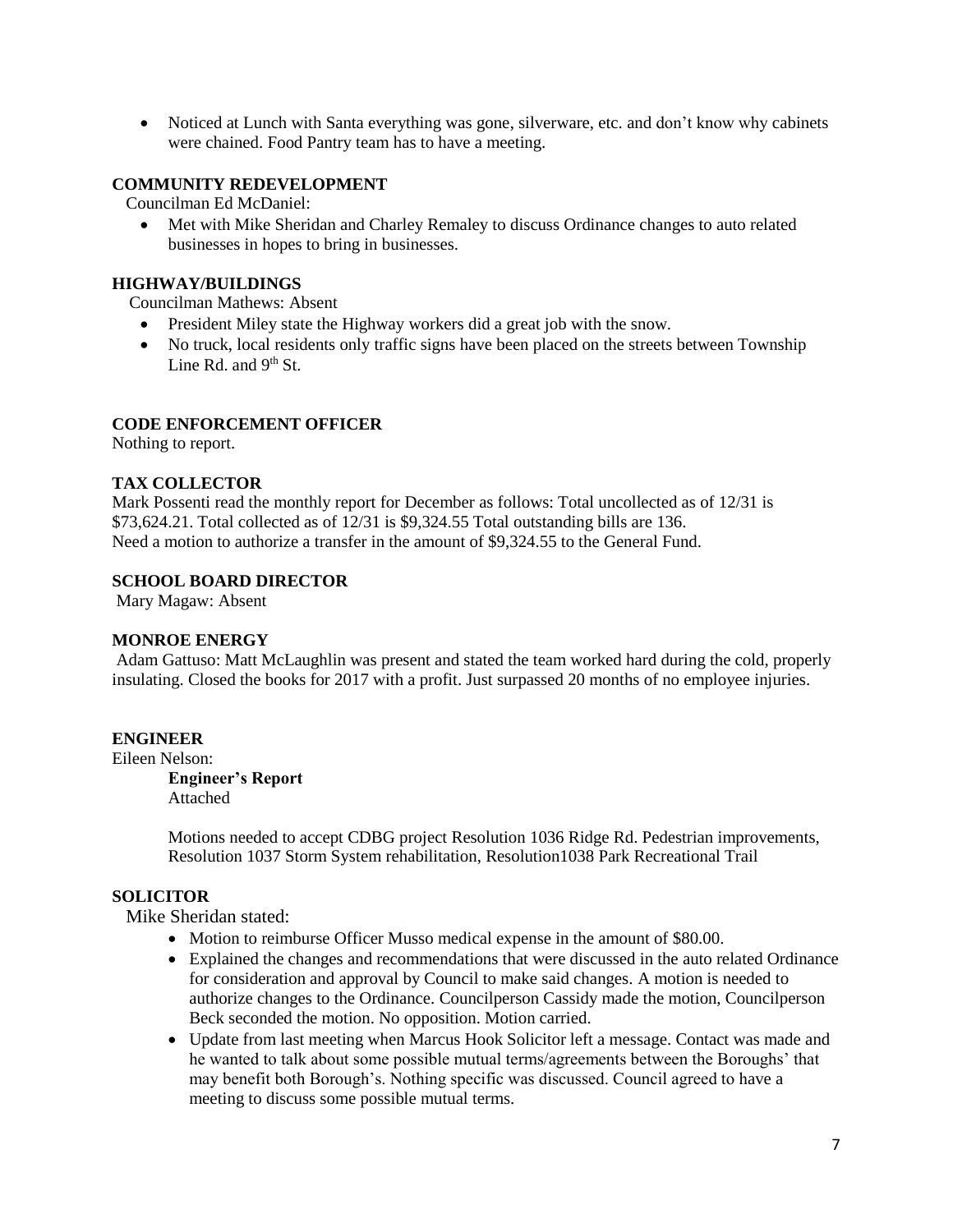\*Mike Sheridan has a matter for the Executive session.

#### **ORDINANCES**

None

#### **RESOLUTIONS**

• Motion was made by Councilperson Cassidy to accept Resolution 1036 2017 CDBG Ridge Rd. Pedestrian improvements, Resolution 1037 2017 CDBG Storm System rehabilitation, Resolution1038 2107 CDBG HJ Park Recreational Trail and seconded by Councilperson Beck. No opposition. Motion carried.

#### **OTHER ACTION ITEMS**

- Motion was made by Councilperson Cassidy to authorize tax collection transfer to the General Fund in the amount of \$9,324.55 and seconded by Councilperson McDaniel. No opposition. Motion carried.
- Motion was made by Councilperson Cassidy to authorize medical reimbursement to Officer Musso in the amount of \$80.00 and seconded by Councilperson Beck. No opposition. Motion carried.
- Motion was made by Councilperson Beck to authorize Mark Possenti to move forward with purchasing property on Township Line Rd. and applying for the RCAP Grant and seconded by Councilperson McDaniel. No opposition. Motion carried.
- Motion was made by Councilperson Beck to authorize Linn Architects to prepare plans for the new Borough building and seconded by Councilperson Cassidy. No opposition. Motion carried.

# **OLD COUNCILMANIC BUSINESS**

None

# **NEW COUNCILMANIC BUSINESS**

None

#### **QUESTIONS AND COMMENTS FROM AUDIENCE**

Kim Sherman, Chestnut St. – Thanked Justice Rescue for their donation to the Food Pantry. President Miley stated they brought a lot of toys to our lunch with Santa and made the event even better. Terry Yeager, Chestnut St. – Thanked Ed and whoever else worked to remove the ice from Chestnut St. Chester Water dug up a portion of sidewalk stating they just dumped some asphalt. Eileen Nelson stated she would get an update but due to the cold, it is probably a temporary fix.

Debbie Mervine, Forrest St. - Stated the gas company came back out in November and has not properly fixed Forrest St. Can't walk on the sidewalks and the street looks like it has a speed bump. Eileen will also get an update on this issue. She stated there were no traffic signs put on Forrest St.

Kirk Dodson, Anderson St. – Stated that the signs that were put up haven't made a change in the traffic on Anderson St. In hearing the possibility of new auto businesses, expressed concern of more traffic on our streets. Asked Council to consider changing the Ordinance relating to truck size and weight limits. Eileen Nelson read the current weight limits per Borough Ordinance. Detective Jones stated this a town wide issue due to GPS diverting the traffic from the highway through our streets, the Police do sit at various spots and watch the bus stops daily.

Bill Bethard, Anderson St. – Thanked the Borough for openly listing the Boroughs Budget. Asked if there were any changes in the future to better the Borough. Councilman Cassidy stated he, in the past, has asked for more money in his budget but tries to be conservative. Asked if there were any pressing matters